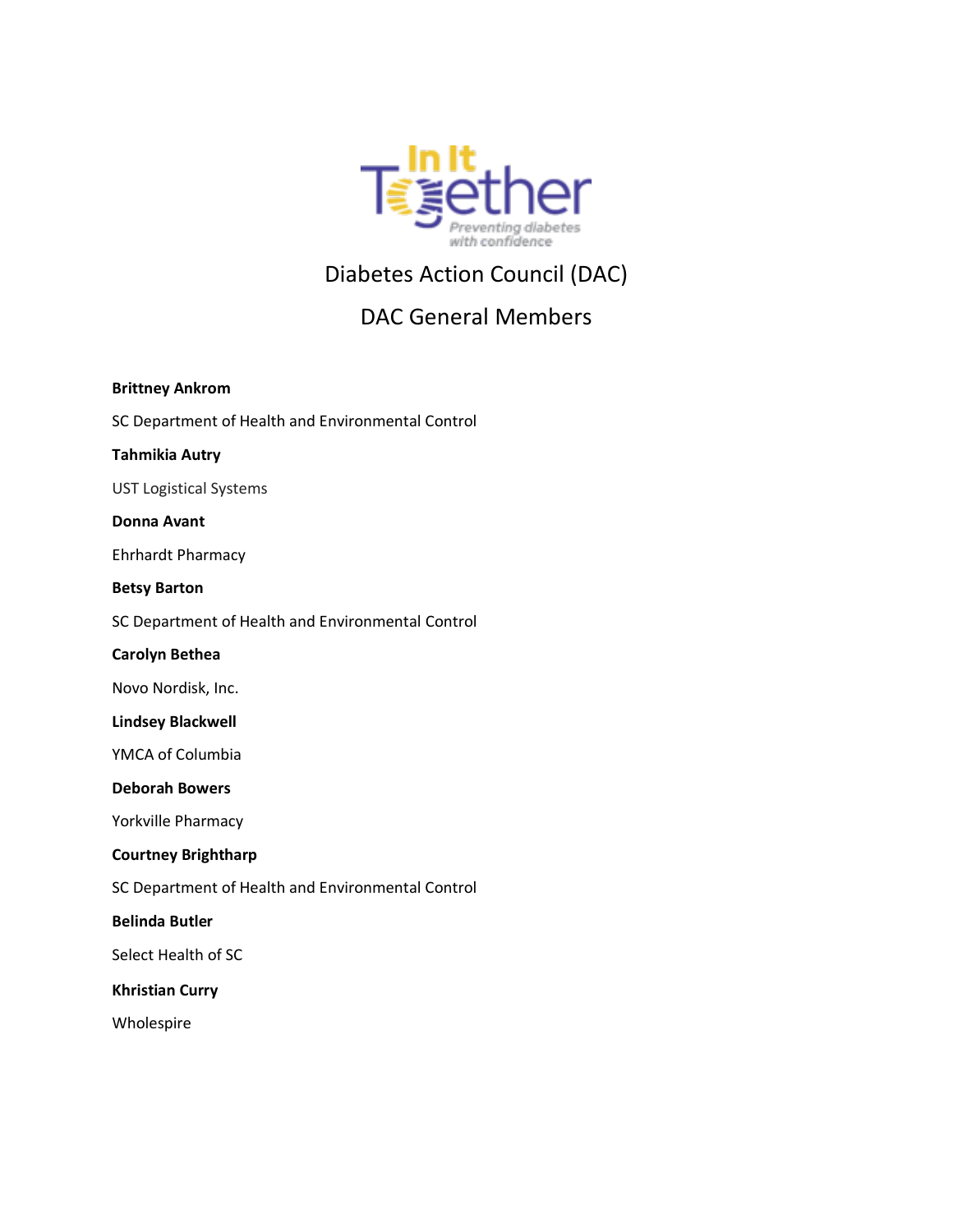| <b>Barbara Downs</b>                               |
|----------------------------------------------------|
| Diabetes Today Advisory Council                    |
| <b>Deborah Dunbar</b>                              |
| Balm of Gilead/Southeast Diabetes Faith Initiative |
| <b>Alexis Eliott</b>                               |
| Diabetes and Obesity Treatment Strategies          |
| <b>Krysten Franks</b>                              |
| YMCA                                               |
| <b>Brandie Freeman</b>                             |
| Wholespire                                         |
| Anna Fuller                                        |
| <b>Fuller Management Services</b>                  |
| <b>Kim Gilmore</b>                                 |
| <b>SC Nurses Association</b>                       |
| Laura Glaser                                       |
| Medical University of SC                           |
| Kenishia Golden-Smith                              |
| Wholespire                                         |
| <b>Sarah Hales</b>                                 |
| <b>Medical University of SC</b>                    |
| <b>Gerald Harmon</b>                               |
| Tidelands Health                                   |
| <b>Michelle Harris</b>                             |
| SC Department of Health and Environmental Control  |
| <b>Carolyn Hartley</b>                             |
| Physicians EHR, Inc.                               |
| <b>Marcy Hayden</b>                                |
| Wholespire                                         |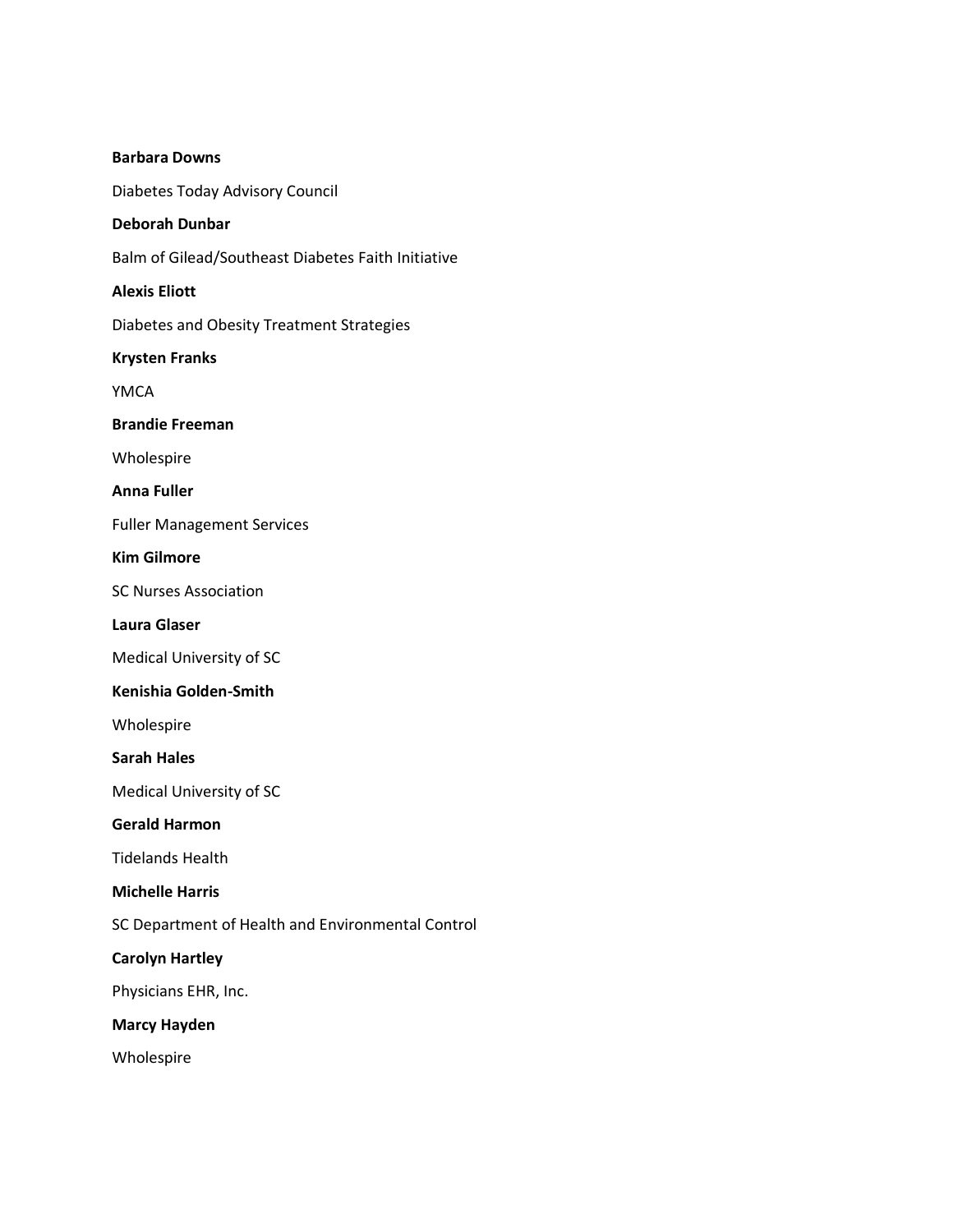|  | <b>Jay Hewitt</b> |
|--|-------------------|
|  |                   |

Novo Nordisk, Inc.

# **Andrea Heyward**

Community Health Worker Institute

# **Shauna Hicks**

SC Department of Health and Environmental Control

## **Rhonda L. Hill**

SC Department of Health and Environmental Control

## **Mark Humphrey**

USC Family Medicine

## **William Hunt**

Abbott laboratories

# **Deloras Jackson**

Care South – Carolina

### **Michele James**

SC Department of Health and Environmental Control

#### **Sonda Jett-Clair**

HopeHealth Diabetes Center

## **Nicole (Nicky) King**

SC Department of Health and Environmental Control

#### **Zack King**

Healthcare Innovation and Improvement

# **Quintasha Knox**

Foundation for Community Impact and Healthy Equity

# **Raymond Lala**

SC Department of Health and Environmental Control

#### **Usah Lilavivat**

Carolina Diabetes and Kidney Center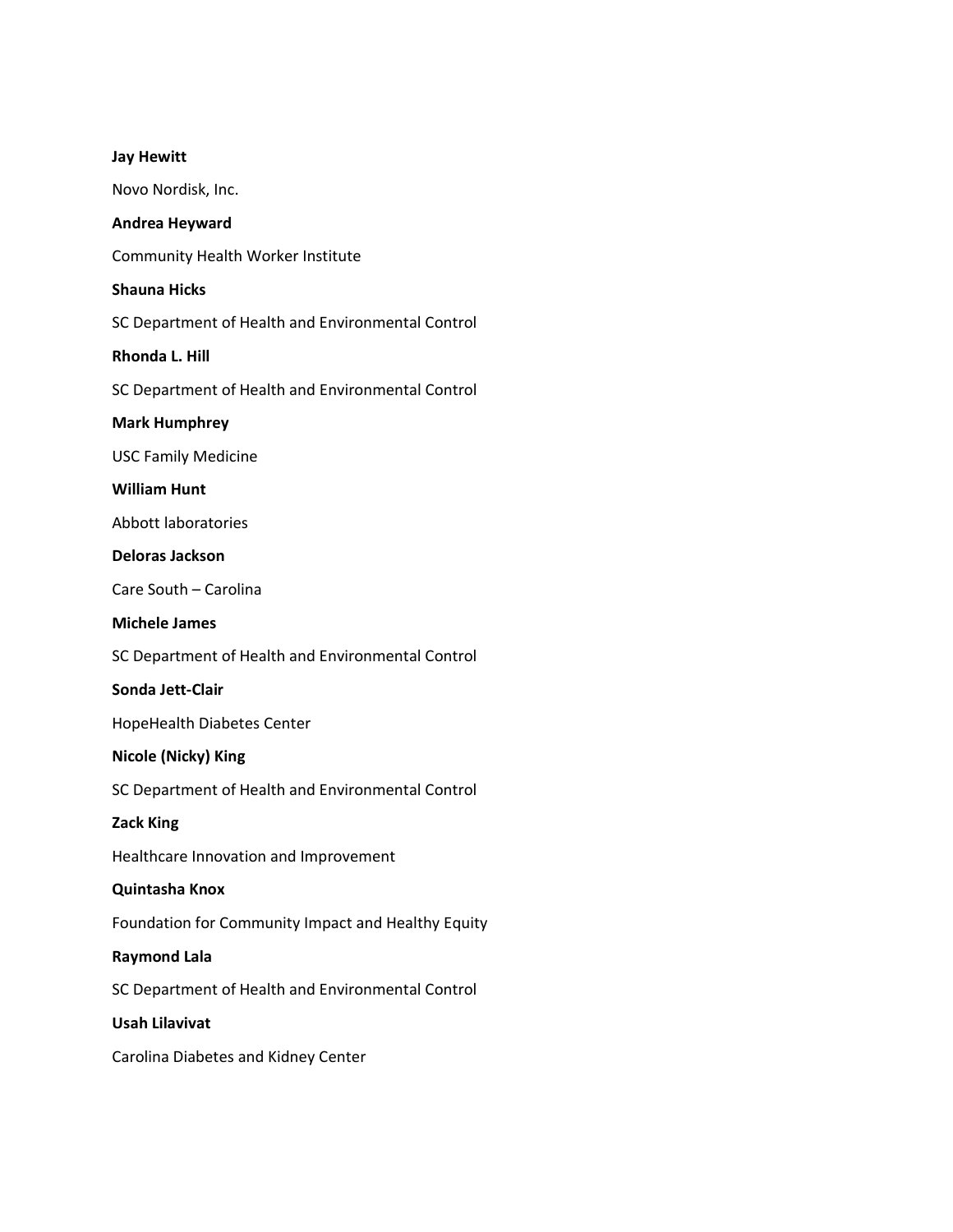| <b>Kipper Linville</b>                            |
|---------------------------------------------------|
| Novo Nordisk, Inc.                                |
| <b>Richard Lomax</b>                              |
| Novo Nordisk, Inc.                                |
| Anita Longan                                      |
| <b>HopeHealth Diabetes Center</b>                 |
| <b>Timothy Lyons</b>                              |
| <b>BlueCross BlueShield of SC</b>                 |
| <b>Jennifer Mandelbaum</b>                        |
| SC Department of Health and Environmental Control |
| <b>Suzette McClellan</b>                          |
| SC Department of Health and Environmental Control |
| <b>Amanda Metzger</b>                             |
| <b>Summerville Family YMCA</b>                    |
| <b>Hannah Miner</b>                               |
| <b>BlueCross BlueShield of SC Foundation</b>      |
| <b>Erica Moore</b>                                |
| Spartanburg Regional Health Services              |
| <b>Deborah Munchmeyer</b>                         |
| SC Department of Health and Human Services        |
| <b>Kristian Myers</b>                             |
| SC Department of Health and Environmental Control |
| <b>Heath Nielson</b>                              |
| Prisma Health                                     |
| <b>Noreen O'Donnell</b>                           |
| <b>BlueCross BlueShield of SC</b>                 |
| <b>Katie O'Shields</b>                            |
| SC Department of Health and Environmental Control |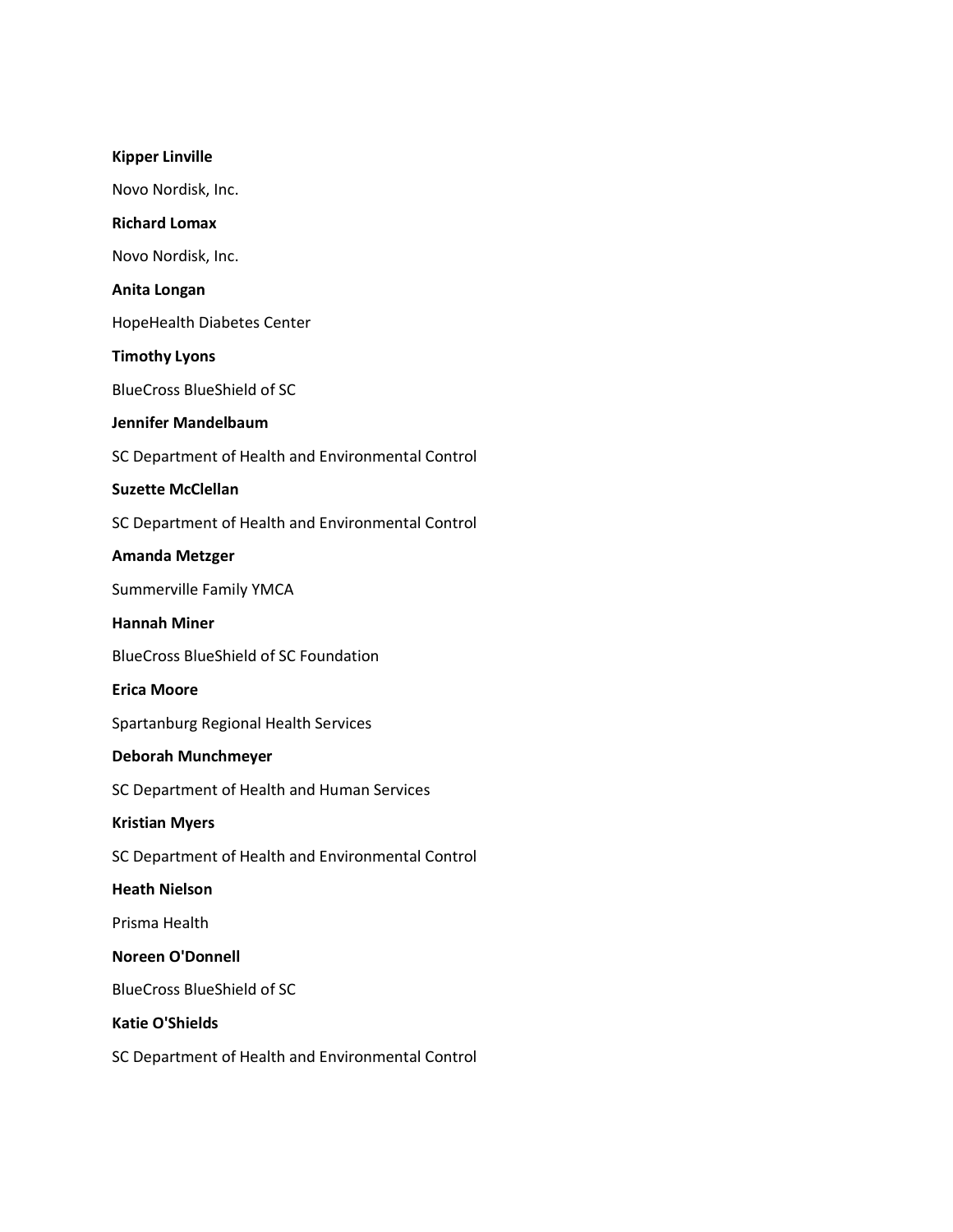#### **Halie Patterson**

Upper Palmetto YMCA

**Joshua Peake**

Prisma Health

## **Margaret Peck**

Healthy Plate Cooking

**Denyse Petry**

American Cancer Society

## **LaShandal Pettaway-Brown**

SC Office of Rural Health

## **Nar Ramkissoon**

SC Business Coalition on Health/American Medical Association

# **Karen Reeves**

SC Hospital Association

## **Stacy Rivera**

Wholespire

#### **Monty Robertson**

Alliance for a Healthier South Carolina

# **Teresa M Robinson**

SC Department of Health and Environmental Control

## **Mara Schwartz**

Self-Regional Health

# **Hannah Silvia**

Summerville Family YMCA

#### **Makala Smith**

Carolina Diabetes and Kidney Center

#### **Laura Smoak**

SC Public Employee Benefit Authority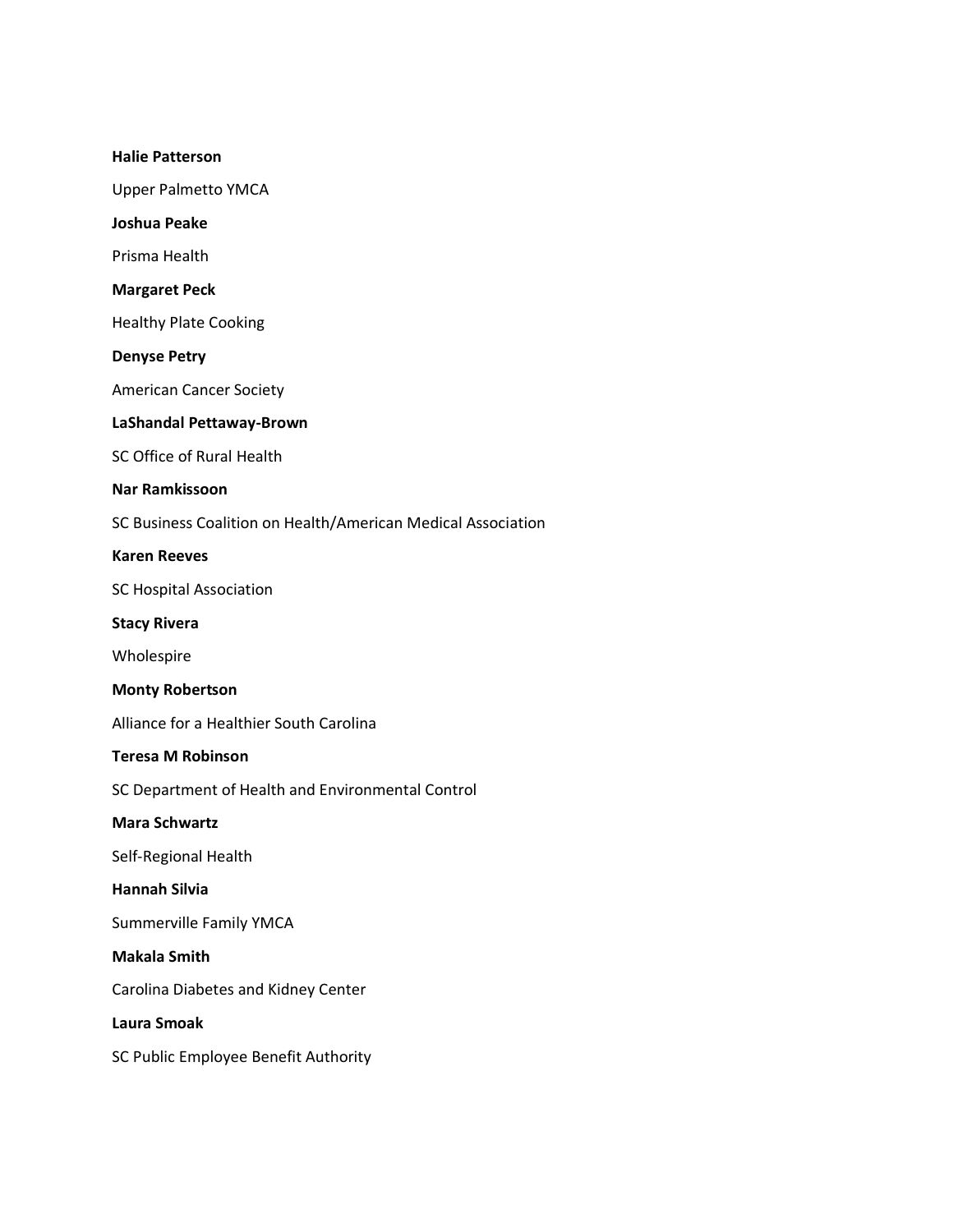#### **Karen Southard**

The Carolinas Center for Medical Excellence

# **Cathy Sparacia**

Lexington Regional Medical Center

#### **Michelle Stancil**

Prisma Health

#### **Michele Stanek**

SC Office of Rural Health

## **Meg Stanley**

Wholespire

## **Maria Suarez**

AccessHealth Horry

# **Melanie Torrance**

National Federation of the Blind of SC

### **Sarah Turner**

BlueCross BlueShield of South Carolina

## **Christy Vann**

Absolute Total Care

## **Kayla Visser**

AccessHealth Tri-County Network

# **Liz Walsh**

Unite US

# **Andrea Ward**

YMCA of Columbia

#### **Marcey Westerbeck**

Health Care Partners of SC

**Julie White**

Novo Nordisk, Inc.